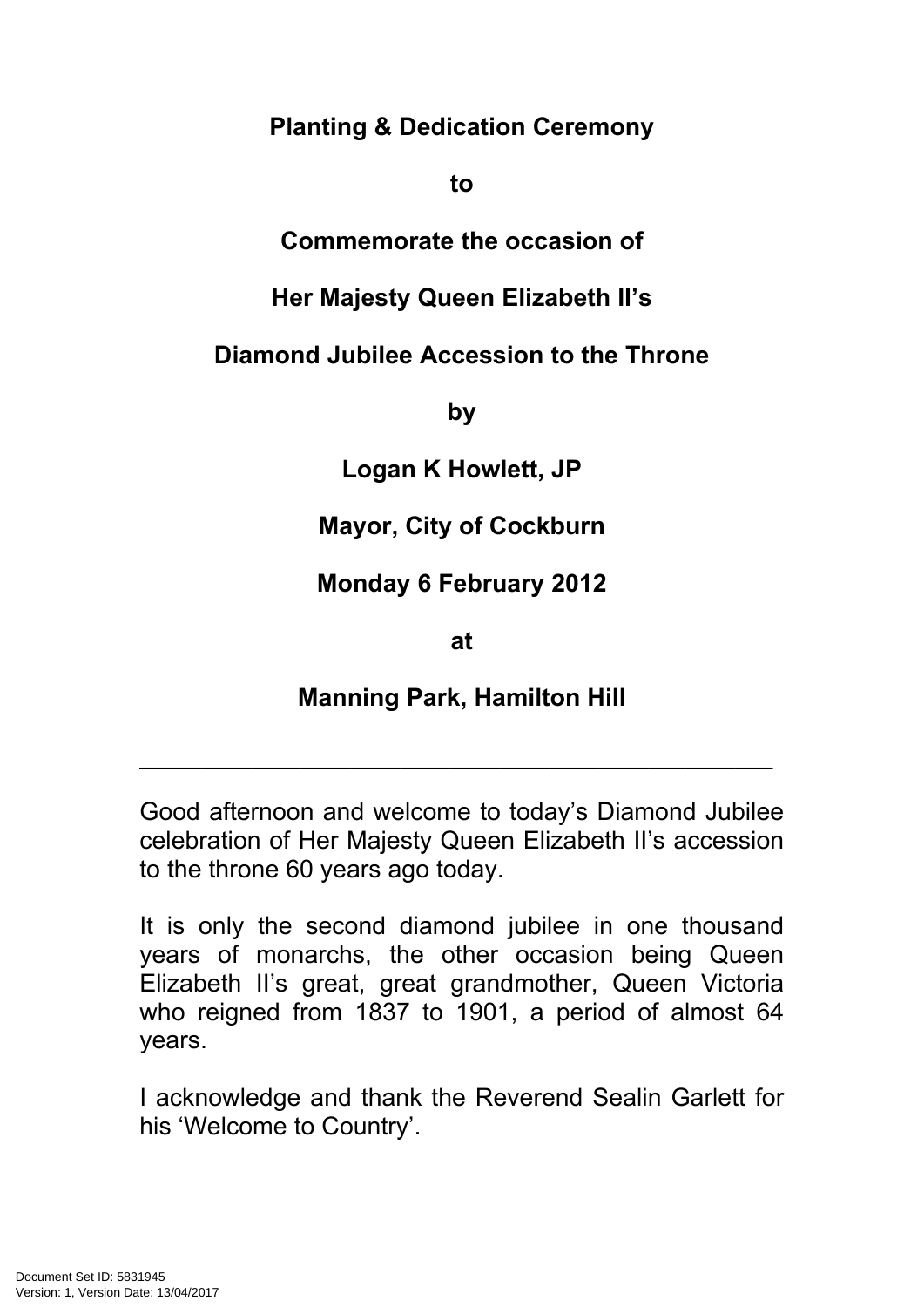Sealin is highly respected and together with his wife Marilyn they continue to provide an invaluable service to the people of our community and wider afield.

I acknowledge the Noongar people who are the Traditional Custodians of the Land on which we are meeting today.

I pay respect to the Elders both past and present of the Noongar Nation and extend that respect to other Indigenous Australians who may be present today.

I acknowledge the presence of:

Mr Don Miguel OAM JP& Freeman of our City and his wife June;

Councillor Carol Reeve-Fowkes;

Councillor Lee-Anne Smith;

My wife Patricia and our granddaughter Caitlin Evans;

Mr Stephen Cain, Chief Executive Officer, City of Cockburn;

Members of the City's Executive Group;

Ms Cassandra Cooper, Cultural Development Coordinater, City of Cockburn and other City of Cockburn staff;

Mr Alex Campbell, President, Historical Society of Cockburn Inc. and his wife Millie;

Life Members and Members of the Historical Society of Cockburn;

Mr Bill Wallington, President Cockburn Community & Cultural Council and his wife Maxine;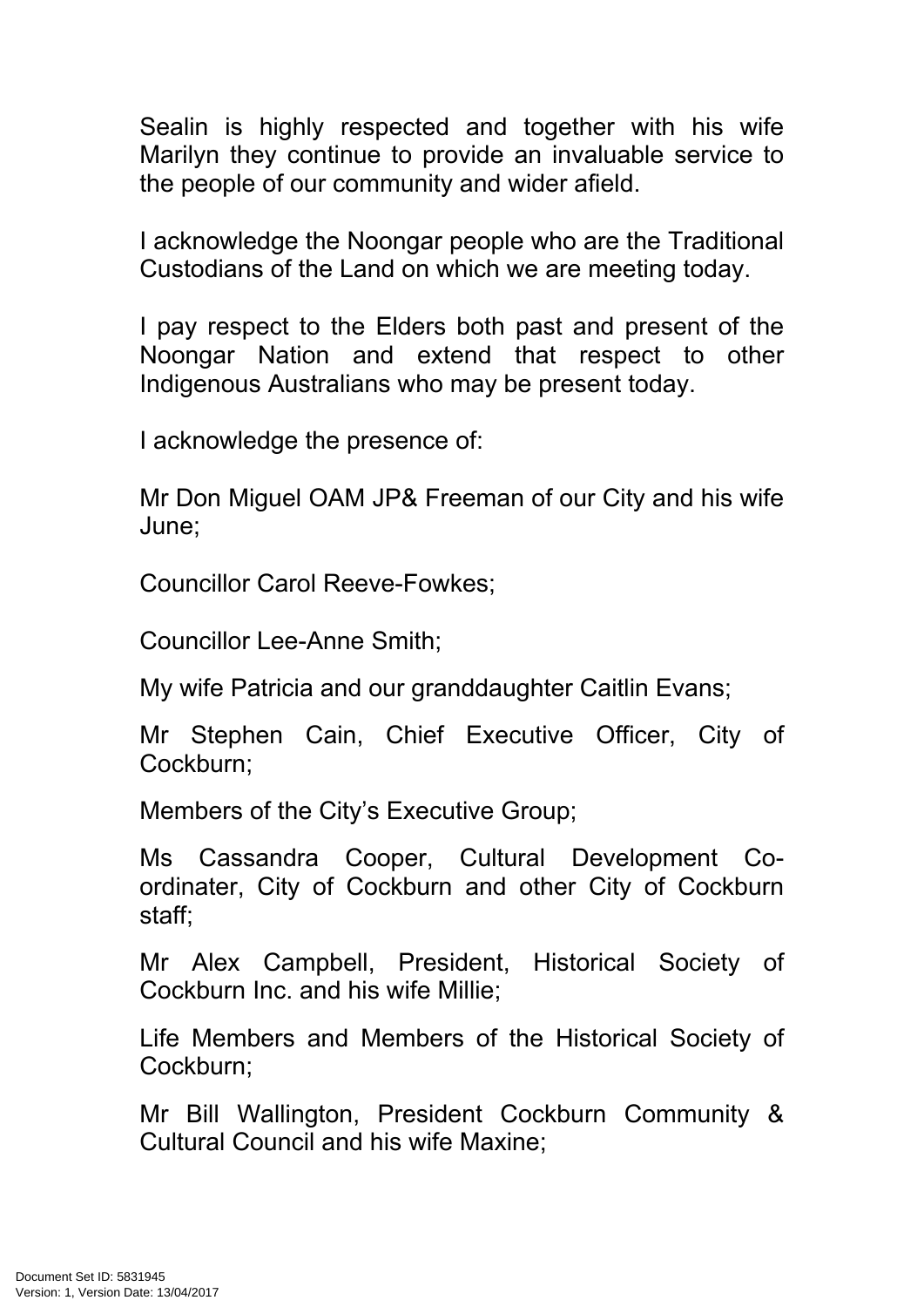Mrs Eunice Mitussis, President, Artzplace Inc. and members of Artzplace Inc;

Mr Tony Armarego, former Town Clerk/City Manager, City of Cockburn and his wife Elsie;

Mr Rod Brown, former City Manager/Chief Executive Officer, City of Cockburn;

Ms Elizabeth Manning, representing the Manning family;

Mrs Athalie Isted and other members of the Isted family;

Members of the RSL – City of Cockburn Sub Branch;

Members of the Rotary Club of Cockburn Inc;

Other distinguished guests, one and all.

Before moving to the tree dedication ceremony in honour of Her Majesty's Diamond Jubilee I want to bring to everyone's attention the fact that in the rose bed across from us an English Oak tree stands proudly before us and recount the story associated with it.

An English Oak tree was planted in honour of the Coronation of King George VI in 1937 in the then garden area of the City's Old Council Chambers on the corner of Rockingham and Forrest Roads, Hamilton Hill.

Then Councillor Alfred (Fred) Isted, Fremantle and Districts Roads Board, a professional gardener by occupation had acquired the English Oak tree and on 7 May 1937 his granddaughter Dorothy Gibson planted the tree in a ceremony attended by dignitaries from near and far.

Fred Isted went on to become the longest serving member of the then Fremantle & Districts Roads Board. He also served as its Chairman in 1945/46.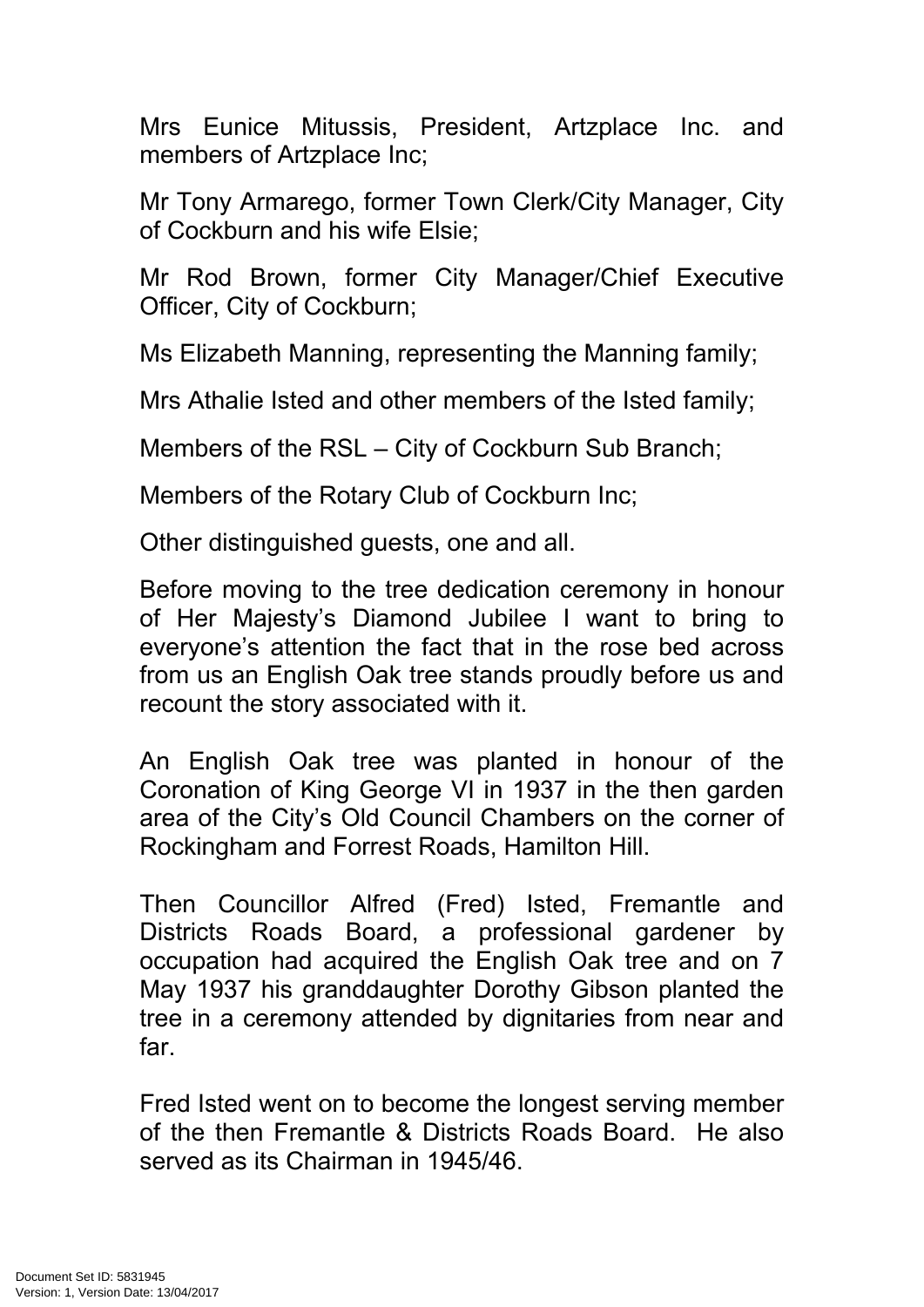The tree remained in that location until the early 1990's when a decision was made to re-locate it to the grounds of Manning Park – just behind the Azelia Ley Homestead Museum.

A 're-planting' ceremony was held at the Museum site.

Everyone crossed their fingers hoping that the tree would survive – however that was not to be the case – the tree died shortly thereafter.

However there is an interesting twist to the story. The late Mr Ray Higgs, former President of the Historical Society of Cockburn (HSC) and its inaugural life member (his wife Peggy, also a life member of the HSC is here today) had travelled to Donnybrook to collect firewood for his Perth based business and decided to stop at the English Oak tree alongside the railway station and pick up a few acorns.

Peggy had been born in Donnybrook and her family had lived just down the road in Wilgan.

On his return home Ray and Peggy planted the acorns into pots and it wasn't long before they struck – however several died and Peggy decided to pass the remaining pots on to Dorothy Willis, the wife of the Azelia Ley Homestead Museum's inaugural curator, Harry Willis.

With nurturing the Oak tree reached a size where Dorothy thought it was ready to be planted out to the location we see today.

There was no pomp and ceremony, the young tree was planted and left to send it roots down to water.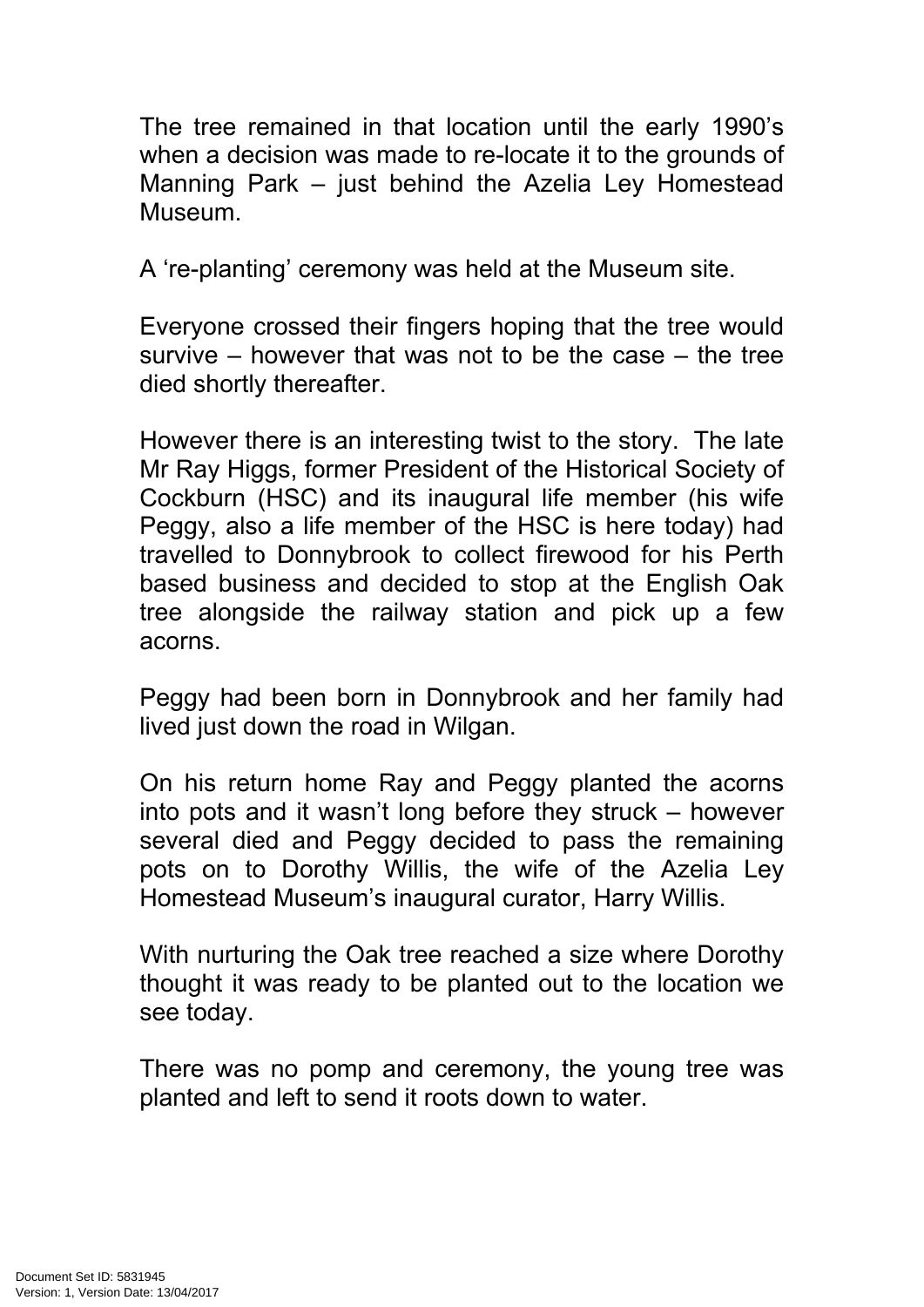It wasn't until more recent months that the tree suddenly decided to indicate that it would actually survive – perhaps it had inkling to get itself right for today's event.

It appears that that acorn from the Donnybrook English Oak tree has gained further heritage significance.

The English Oak tree planted at Donnybrook in 1890 (or perhaps earlier) has formally been recognized as the largest tree of its type in Australia and is on the National Register of Big Trees.

The English Oak or Royal Oak as it became known has its origins in the oak tree at [Boscobel](http://en.wikipedia.org/wiki/Boscobel_House) House, England where the future King [Charles](http://en.wikipedia.org/wiki/Charles_II_of_England) II hid from his [Parliamentarian](http://en.wikipedia.org/wiki/Roundhead) pursuers in 1650 during the [English](http://en.wikipedia.org/wiki/English_Civil_War) Civil [War](http://en.wikipedia.org/wiki/English_Civil_War).

At that time Charles II had made an attempt to regain the throne from the parliamentary forces controlled by Oliver Cromwell. However, the final conflict of this Civil War at Worcester saw Charles defeated and forced to flee for his life.

Cromwell's patrols scoured the countryside for Charles II and he sought refuge at Boscobel House. He hid in a nearby oak tree from where he could see the patrols searching for him. The tree famously became known as 'The Royal Oak'.

My wife's great grandfather came out to Australia from Shropshire, England in 1888 and having made his fortune in the Kalgoorlie Goldrush he built a home in Mt Lawley and purchased acreage in Belmont for what he referred to as his 'country estate'.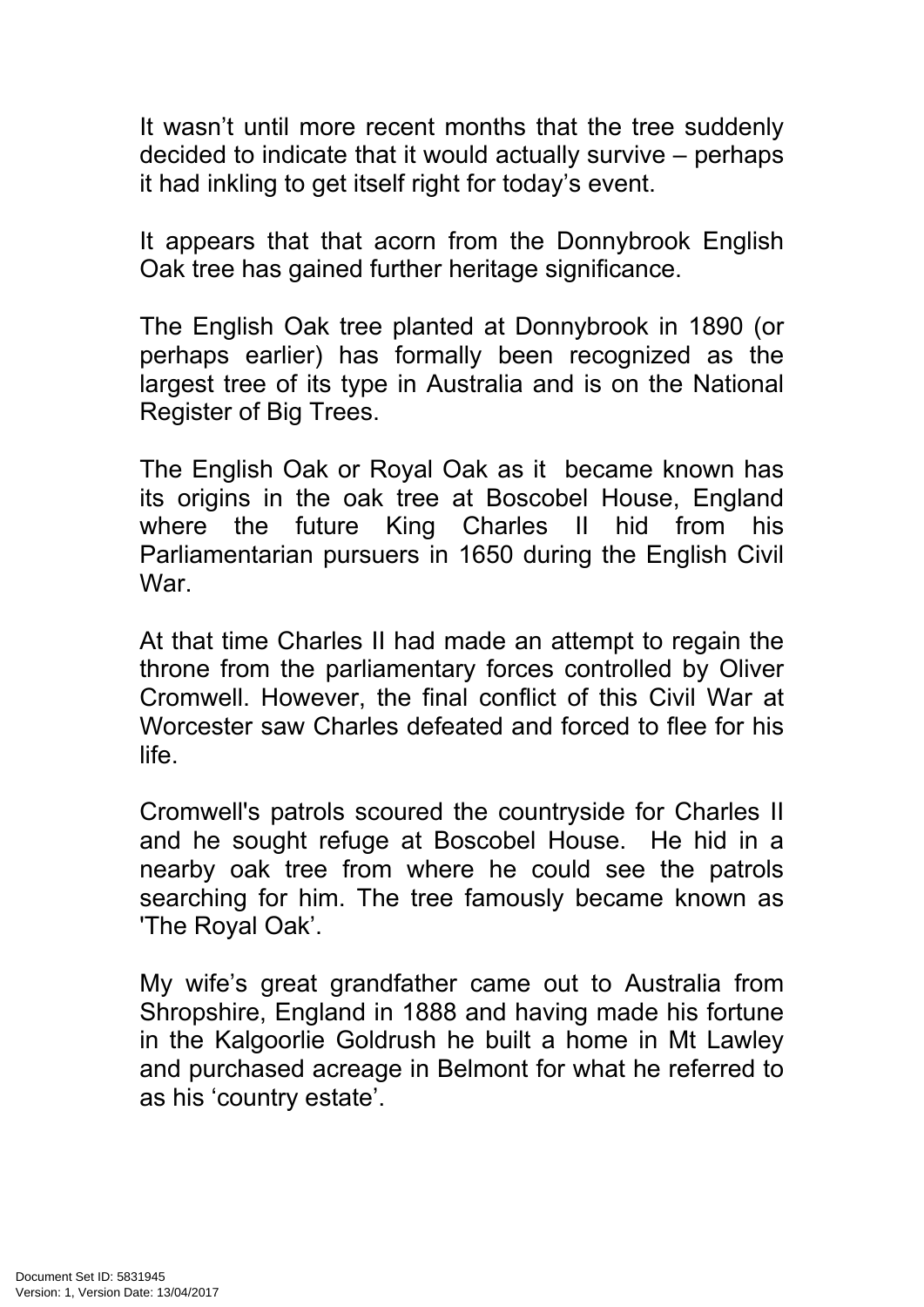He named that country estate; 'Boscobel' after the location in England where he had lived and worked.

He was born in 1870 and passed away in 1955 aged 85 years. During his lifetime 6 Monarchs reigned:

> Queen Victoria 1837 to 1901 Edward VII 1901 to 1910 George V 1910 to 1936 Edward VIII abdicated 1936 George VI 1936 to 1952 Elizabeth II 1952 …………..

Certainly it will be different for most people today in terms of the number of Monarchs reigning in their lifetime.

Personally, I have been privileged to live for almost the entire reign of Queen Elizabeth II and look forward to her continuing in her role until she determines otherwise.

Now, turning our attention to today's dedication ceremony in recognition of the diamond jubilee celebration of Her Majesty Queen Elizabeth II's accession to the throne.

Long told has been the story that on 6 February 1952 she was the young woman who went up a giant fig tree in Kenya's Aberdare National Park as a Princess and came down a Queen.

Upon her Coronation in 1953 Queen Elizabeth II made the following statement:

"*Throughout all my life and with all my heart I shall strive to be worthy of your trust*."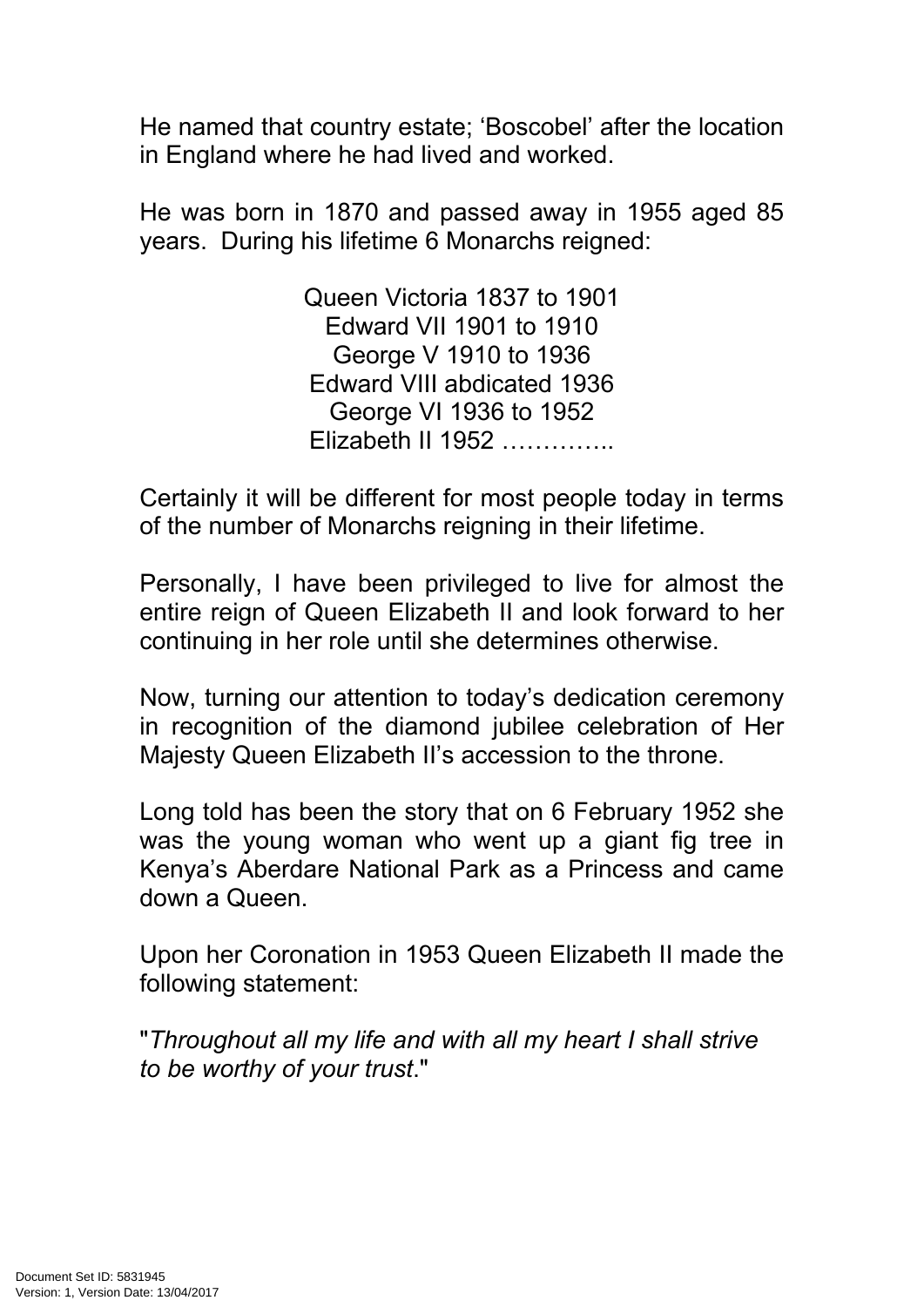This statement personifies the way her Majesty has fulfilled the role and responsibility as Head of the Commonwealth and I am indeed honoured to conduct this ceremony in recognition of Her Majesty's Diamond Jubilee.

There is no doubt that the Royal Visit by Her Majesty, Queen Elizabeth II and the Duke of Edinburgh to Australia last year for the Commonwealth Heads of Government Meeting (CHOGM) captured the Australian community's imagination just as it has on each and every occasion there has been a member of the Royal Family visit our shores.

The events I have referred to earlier in my speech have to some extent helped link today's event from a historic and heritage perspective.

I now dedicate this Royal Oak to Her Majesty Queen Elizabeth II.

May it grow into a strong and healthy tree alongside the English Oak Tree planted adjacent to it in honour of the Coronation ceremony of Her Majesty's Father, King George VI?

As I shovel the sand around the tree I will be using an old spade from the historic Jandakot Hotel.

< shovel sand and create a watering well >

I now call forward Mr Alex Campbell, President of the Historical Society of Cockburn.

Alex, on behalf of the City I am pleased to present to the Society a 2012, 1oz silver proof coin minted by the Perth Mint to commemorate the Diamond Jubilee of Her